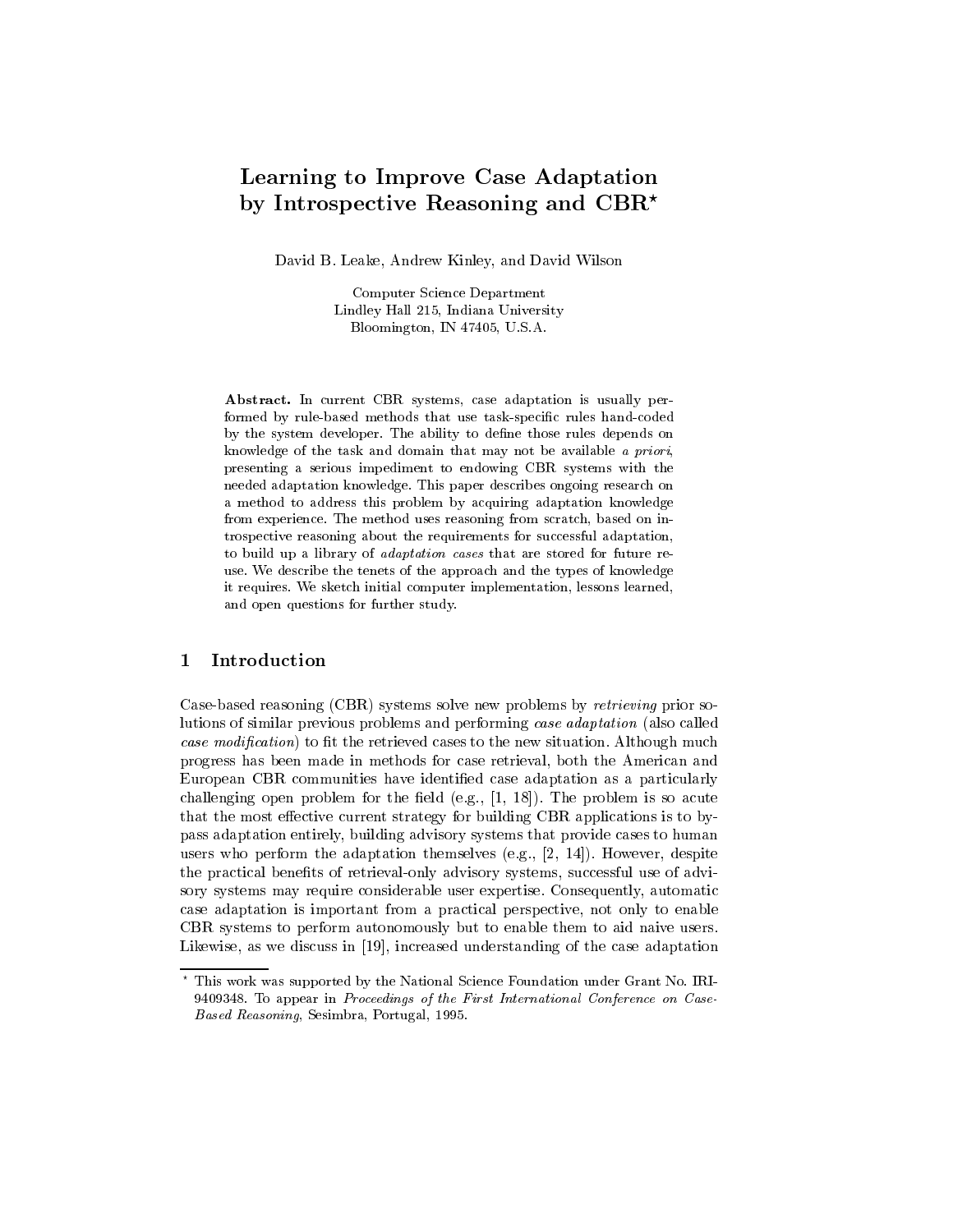process and the knowledge required is also important from a cognitive modeling perspective, as a step towards understanding how humans adapt cases when they reason from prior episodes.

This paper describes research based on characterizing case adaptation knowledge by decomposing it into two parts: (1) a small set of abstract structural transformations (e.g.,  $[5, 9]$ ), and  $(2)$  memory search strategies for finding the information needed to apply those transformations. This framework forms the basis of an approach to adaptation in which new adaptation problems are solved by first selecting a transformation indexed under the type of problem motivating adaptation, and then performing introspective reasoning about how to strategically search memory for the information needed to apply the transformation [17]. Not only does this approach provide increased flexibility in finding needed information, but it serves as a foundation for learning to improve adaptation performance from experience: A trace of this process can be stored as an adaptation case and used in future case-based reasoning about the adaptation process itself. Thus the approach is aimed at providing both the flexibility to deal with novel case adaptation problems and adaptation abilities that improve with experience.

We begin by discussing the signicance of the case adaptation problem for CBR and the tenets of our approach. We then summarize an initial implementation that applies our approach to learning case adaptation for case-based planning (e.g., [8]) in the disaster response planning domain. We close by highlighting lessons learned and related research on case adaptation and memory search.

#### 2 Acquiring Case Adaptation Knowledge

Coding effective adaptation rules can require extensive knowledge of the CBR system's task, its domain, and the contents of its memory. Unfortunately, this knowledge may not be available  $\alpha$  priori. Thus in defining case adaptation rules, developers face the same problem of knowledge acquisition in imperfectlyunderstood domains that often impedes the development of rule-based systems in other contexts. In many of those contexts, the knowledge acquisition problem has been significantly ameliorated by the use of case-based reasoning. Consequently, it is natural to consider applying CBR to the case adaptation process itself, replacing pre-defined adaptation rules with adaptation cases that reflect prior adaptation experience [3, 17, 29].

An important question is the source of the needed library of adaptation cases. We propose a method that starts with a library of domain-independent adaptation rules, using them to solve novel adaptation problems. The results of applying those rules to specic adaptation problems are stored as adaptation cases to be re-used by case-based reasoning. The following sections first discuss the rule-based process and then the use of adaptation cases.

#### 2.1 Adaptation = Transformations  $+$  Memory Search

Case adaptation knowledge is often characterized in either of two ways. The first is with abstract rules, such as the rule  $add\ a\ step\ to\ remove\ harmful\ side-$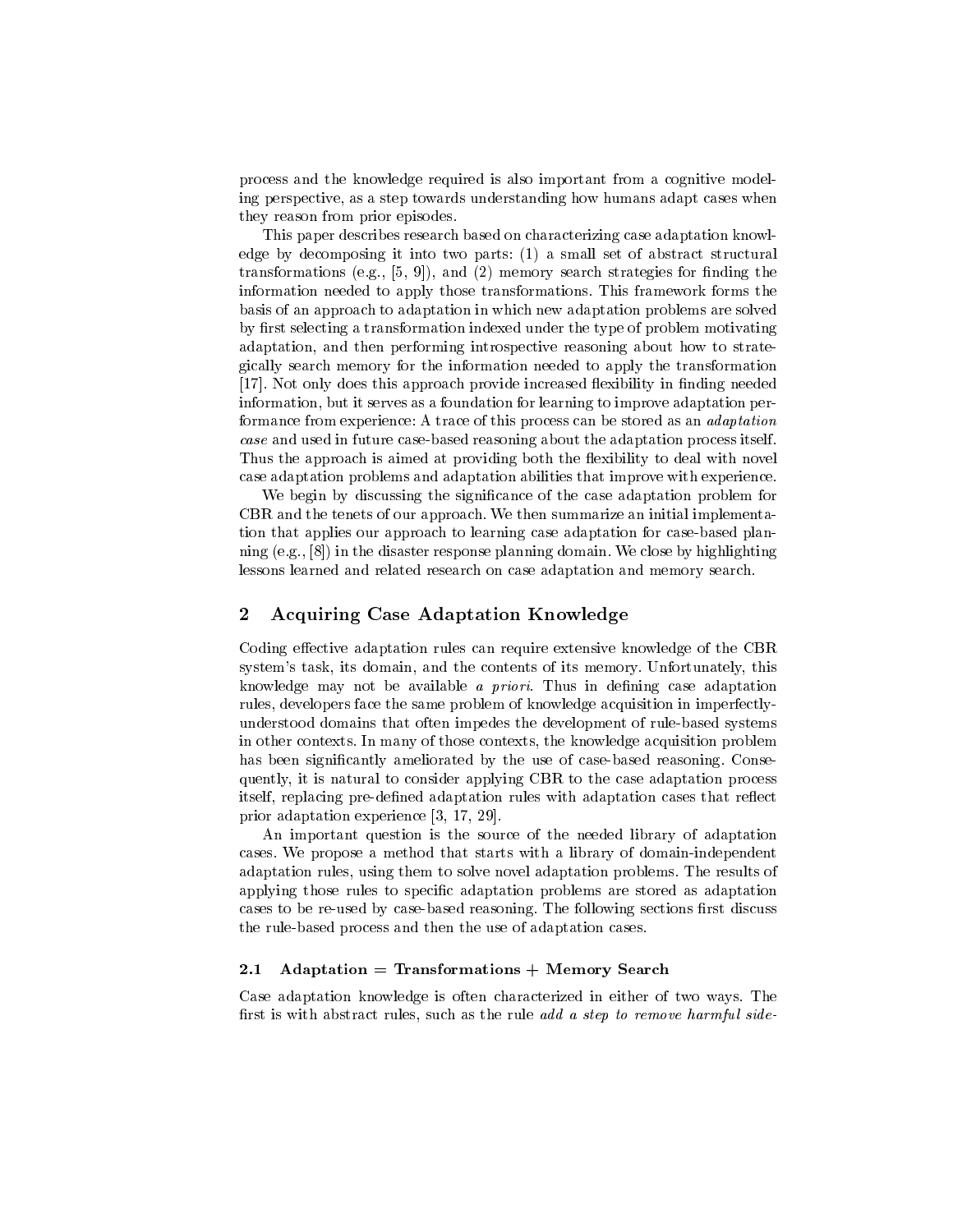effect for case-based planning  $[8]$ . Such rules are applicable to a broad class of plan adaptation problems, but give no guidance about  $how$  to find the specific knowledge needed to apply them  $(e.g., to find the right step to add in order$ to mitigate a given side-effect). For example, if the planning task is to generate X-ray treatment plans, and the retrieved plan administers the minimum X-ray dose required to destroy a tumor, but also has the bad side-effect of exposing the spinal cord to excessive radiation, deciding which step to add in order to remove the bad side-effect may require considerable domain knowledge.

The second way to characterize adaptations is by relying on adaptation rules that include the required specic knowledge. For example, in the radiation treatment planning domain, the general rule  $add$  a step to remove harmful side-effect can be replaced by specific rules such as add the step "rotate radiation sources" to remove harmful side-effect "excess radiation"  $[4]$ .

Both these approaches exhibit the classic operationality/generality tradeoff from explanation-based learning (e.g., [28]). Abstract rules have generality: a small set of transformations appears sufficient to characterize a wide range of adaptations [5, 15]. However, abstract rules are difficult to apply. Specific rules, on the other hand, are easy to apply but have limited generality. In addition, defining such rules is difficult because of the specific knowledge that they require.

Kass [11] proposes one way to address the operationality/generality tradeoff. His approach uses hand-coded *adaptation strategies* that combine general transformations with domain-independent memory search strategies for finding the domain-specic information needed to apply the strategies. Our approach to adaptation builds on this idea in treating adaptation knowledge as a combination of knowledge about general transformations and about memory search. However, instead of relying on hand-coded memory search strategies, our model builds memory search strategies as needed. When presented with a novel adaptation problem, it performs a planning process that reasons introspectively to determine the information required to solve the particular adaptation problem and to decide which memory search strategies to use to find that information. This process guides the search for information needed to perform the adaptation.

#### 2.2 From Rule-Based Adaptation to CBR

After an adaptation problem has been solved by reasoning from scratch, a natural question is how to learn from that reasoning. Initially, it appears that explanation-based generalization (EBG) (e.g., [22]). would be the appropriate learning method, because it allows forming operational new generalizations: The memory search plan that found the needed information could be generalized and stored. However, one of the conclusions of our research is that using EBG to learn memory search rules is not practical [17]. For EBG to apply successfully to memory search rules, those memory search rules must provide a complete and correct theory of the contents and organization of memory. Unfortunately, the contents and organization of a specic memory are highly idiosyncratic [13, 27] and thus hard to characterize precisely. Consequently, a chain of memory search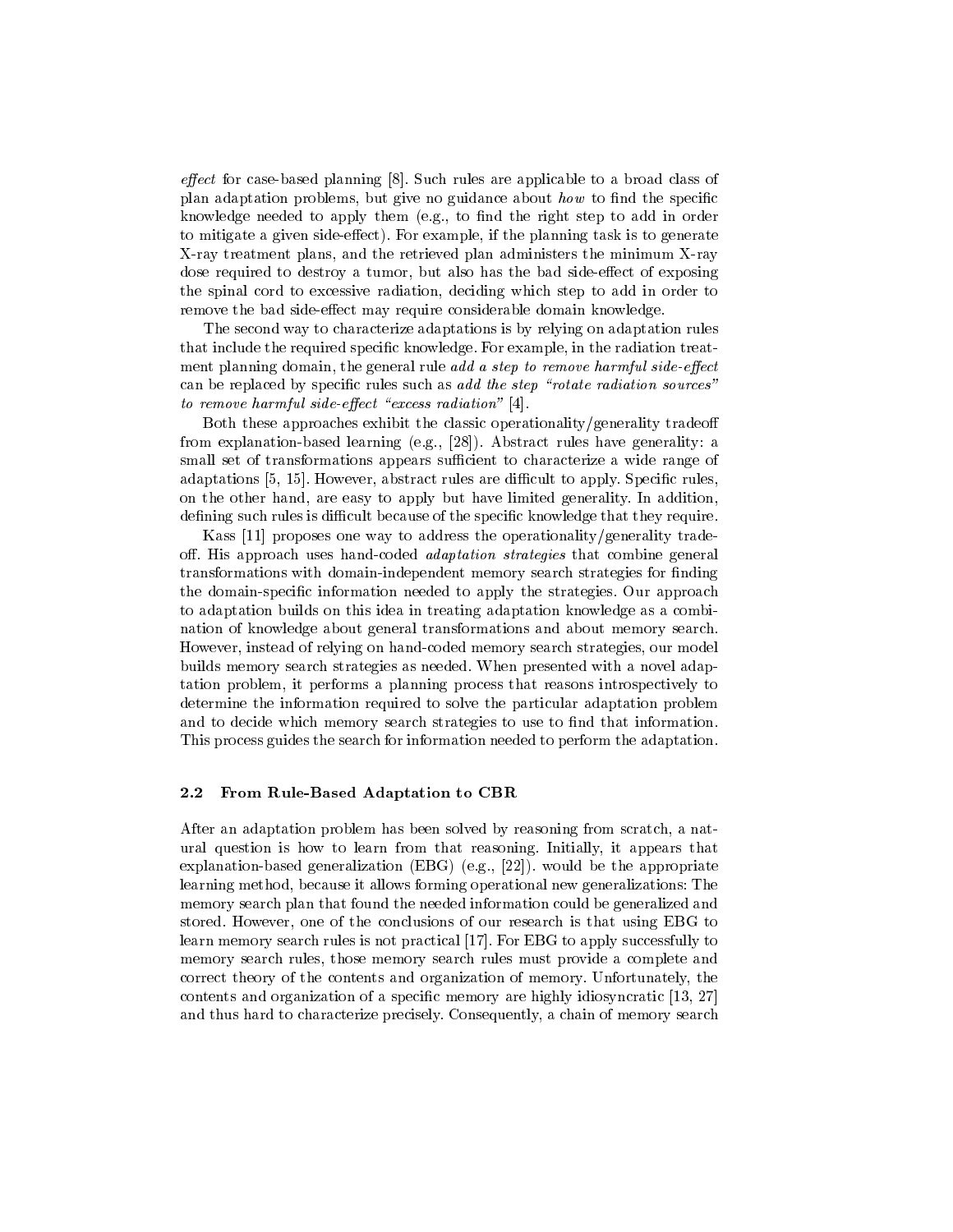rules that finds desired information in one instance is not guaranteed to apply to other problems that appear to be within the scope of those same rules: explanation-based generalization may not yield reliable results.

In contrast, using case-based reasoning as the learning method for adaptation knowledge makes it possible for learned knowledge to reflect the idiosyncrasies of the memory's organization and its contents; unlike abstract adaptation rules, cases that package particular adaptation episodes encapsulate the system's experience on specific adaptation and memory search problems and reflect the system's specific task, domain, and memory organization. Consequently, we are applying CBR to learning adaptation cases. Thus our model acquires not only a library of problem-solving cases, but also a library of cases representing episodes of case adaptation. The following section discusses our computer model of the entire adaptation process, including both case adaptation from scratch in response to novel adaptation problems and case-based adaptation to re-use the results of previous adaptation episodes.

#### 3 DIAL

The task domain for our research is *disaster response planning* for natural and man-made disasters. Examples of such disasters include earthquakes, chemical spills, and "sick building syndrome," in which occupants of a building fall victim to problems caused by low air quality inside a building. Studies of human disaster response planning support that case-based reasoning plays an important role in response planning by human disaster planners [26].

Our computer model, the case-based planner DIAL,2 starts with a library of domain cases—disaster response plans from previous disasters—and general (domain-independent) rules about case adaptation and memory search. Like other case-base planners, it learns new plans by storing the results of its planning process. However, the central focus of our research isnot on the case-based planning process per se, but on learning to improve case adaptation.

When DIAL successfully adapts a response plan to a new situation, it stores not only the problem solving episode, but also two types of adaptation knowledge for use in similar future adaptation problems: memory search cases encapsulating information about the steps in the memory search process, and adaptation cases encapsulating information about the adaptation problem as a whole, the memory search cases used to solve it, and the solution to the adaptation problem.

The entire DIAL system includes a schema-based story understander (that receives its input in a conceptual representation), a response plan retriever and instantiator, a simple evaluator for candidate response plans, and an adaptation component to adapt plans when problems are found. The case-based planning framework is based in a straightforward way on previous case-based planners (e.g., CHEF [8]). Consequently, this paper will only discuss the adaptation component.

 $^2$  For Disaster response with Introspective Adaptation Learning.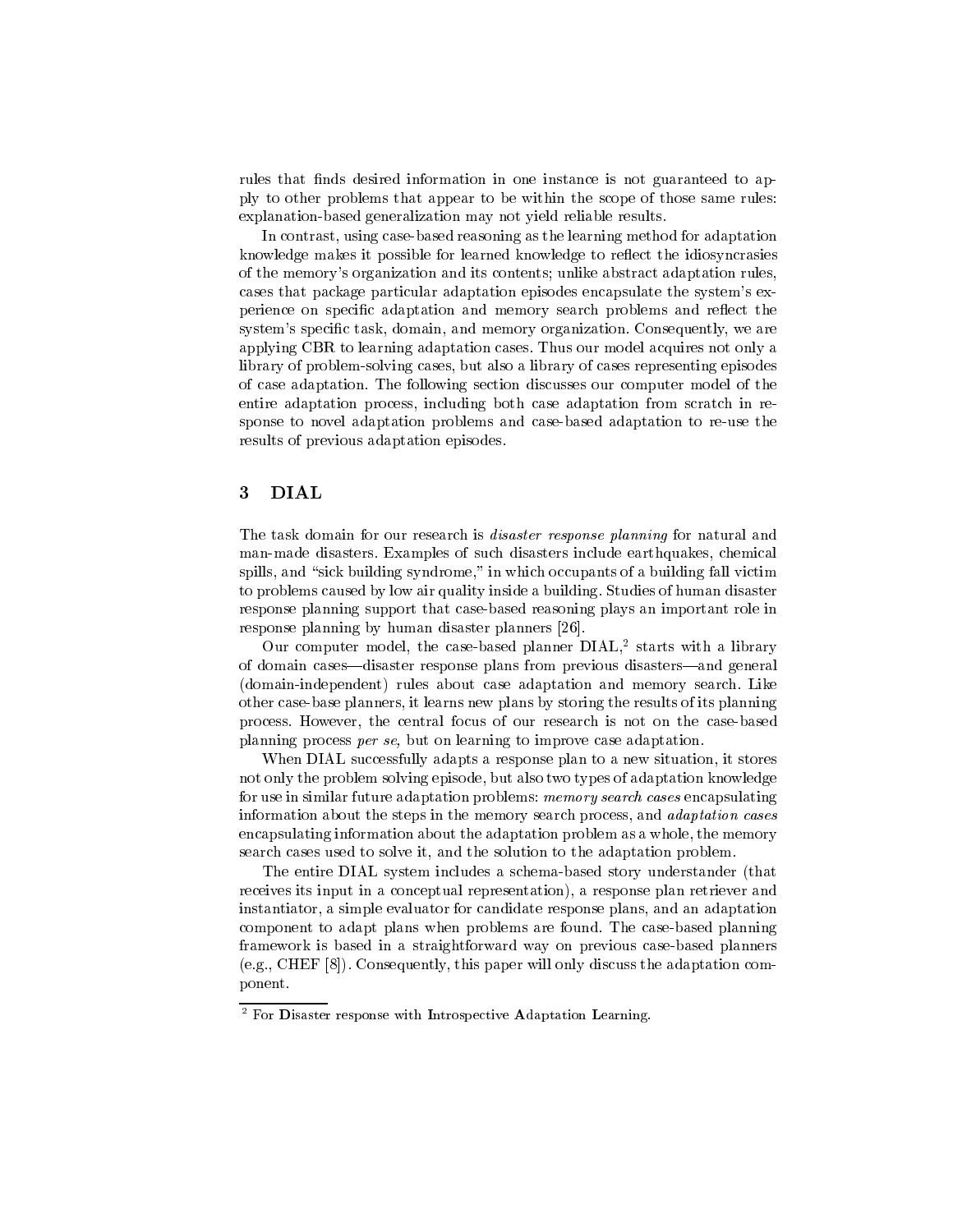DIAL's adaptation component receives two inputs: an instantiated disaster response plan and a description of a problem in the response plan requiring adaptation. To illustrate, one of the examples processed by DIAL involves the following story: At Beaver Meadow Elementary School in Concord, New Hampshire, students have been complaining of symptoms like unusual fatigue, eye irritation, respiratory problems, and allergic reactions from being inside the building. When DIAL processes this story, a straightforward schema-based understanding process identifies the problem as an air quality problem. DIAL then attempts to retrieve and apply a response plan for a similar disaster. The response plan retrieved is the plan for the following factory air quality problem:  $A \& D$ Manufacturing in Bangor, Maine, has recently come under pressure from workers and union-representatives to correct perceived environmental problems in the building. Workers have been affected by severe respiratory problems, headaches, fatigue, and dizziness. (These episodes are based on case studies from the INvironment newsletter for indoor air quality consultants.)

The response plan for A  $\&$  D Manufacturing involves notifying the workers' union. DIAL's evaluator determines that the notification step does not apply to the current situation, because of a con
ict with normative type restrictions on union members: elementary school students do not belong to unions. (The evaluation and problem characterization process is similar to that described in Leake [16]). Consequently, the response plan must be adapted to apply to the students. DIAL's adaptation component receives two inputs describing this situation: the response plan for the A & D Manufacturing problem, applied to the new situation, and a description of the problem to repair by adaptation: that trying to notify the students' union is not reasonable, because students do not belong to unions. After a description of the general processing done in response to adaptation problems, we will discuss how it applies to this example.

Given inputs describing a candidate response plan and a problem to be adapted, the process performed by DIAL's adaptation component is as follows:

- 1. Case-based adaptation: DIAL first attempts to retrieve an adaptation case that applied successfully to a similar previous problem. If retrieval is successful, that case is re-applied and processing continues with step 3.
- 2. Rule-based adaptation: When no relevant prior case is retrieved, DIAL selects a transformation associated with the type of problem that is being adapted (e.g., role/filler mismatches, such as the mismatch between unions and students, are associated with substitution transformations: a mismatch can be repaired by replacing the role being filled or how the given role is filled). Given the transformation, the program generates a knowledge goal [23] for the information needed to apply the transformation. E.g., for substitutions of role-fillers, the knowledge goal is to find an object that satisfies all the case's constraints on the ob ject being replaced.

The knowledge goal is then passed to a planning component that uses introspective reasoning about alternative memory search strategies [17, 20] to find the information needed. This search process generates a memory search plan whose operators include both an initial set of memory search strategies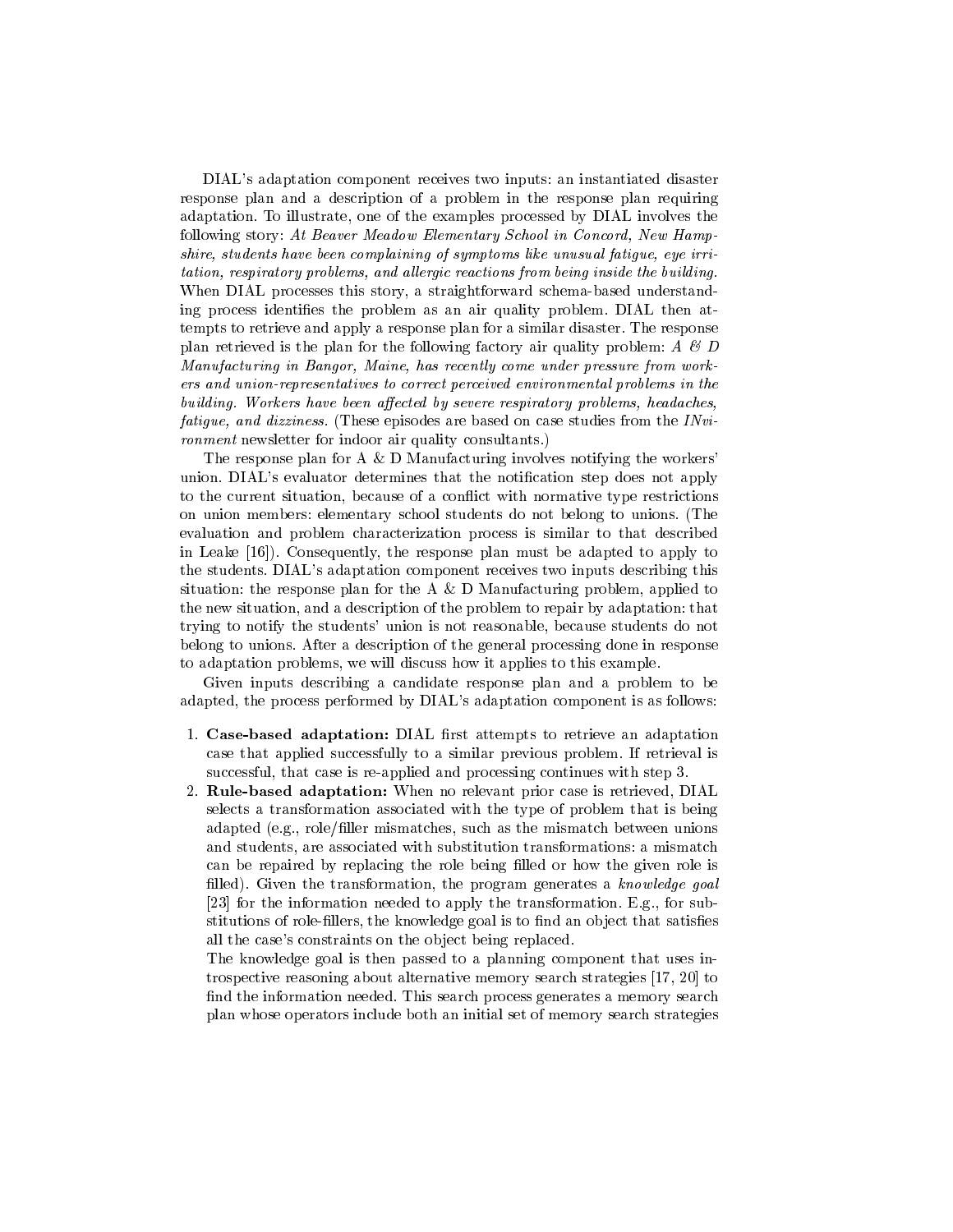and memory search cases stored after solving previous adaptation problems.

- 3. Plan evaluation: The adapted response plan is evaluated by a simple evaluator that checks the compatibility of the current plan with explicit constraints from the response plan. A human user performs backup evaluation. If the new response plan is not acceptable, other adaptations are tried.
- 4. Storage: When adaptation is successful, the resulting response plan, adaptation case, and memory search plan are stored for future use.

The following subsections elaborate on the representation of knowledge goals, the memory search process, the adaptation case representation, and the examples currently processed.

Representing knowledge goals: In order to use our framework to guide rulebased case adaptation, a CBR system must be able to reason about how to find the information that it needs in order to apply a given transformation to a particular response plan. To do this reasoning, it must first have an explicit representation of the sought-after information. In DIAL, these needs are represented by explicit knowledge goals [23]. Previous study of knowledge goals has developed a two-part representation combining a *concept specification* [23] providing a template to match with candidate information and a description of how the information, once found, should be used.

To satisfy the requirements of memory search, however, we have found that the representation must include some additional components. First, as is re ected implicitly in the retrieval mechanisms of many CBR systems, the goals of memory search must often be described in terms of the available alternatives in memory (e.g., searching for the matching problem whose solution appears easiest to adapt, compared to other alternatives), rather than described by simply matching a template. Consequently, DIAL's knowledge goal representation also includes a *comparative specification* describing how to choose between multiple alternatives that satisfy the concept specication. Also, DIAL's knowledge goal representation includes information on the amount of search effort allowed for satisfying the knowledge goal (measured in terms of the number of primitive memory operations that may be applied during memory search).

The memory search process: During DIAL's initial rule-based adaptation process, it finds the information needed to apply adaptation transformations by an introspective reasoning process that implements memory search as a form of planning, using operators that describe actions within its internal, or "mental" world, rather than within the external world [10]. Using a planning process facilitates flexible re-combination of memory search knowledge. By decoupling memory search knowledge from specic adaptation rules, memory search knowledge can be applied to any problem for which it appears relevant.

Two types of memory search knowledge are provided to the system. First, the system is provided with knowledge goal transformation rules, similar to Kolodner's [13] query transformation rules, that reformulate the questions posed to memory. For example, one strategy for retrieving an instance of an event is to search for contexts in which it would have been likely to play a role. Second, the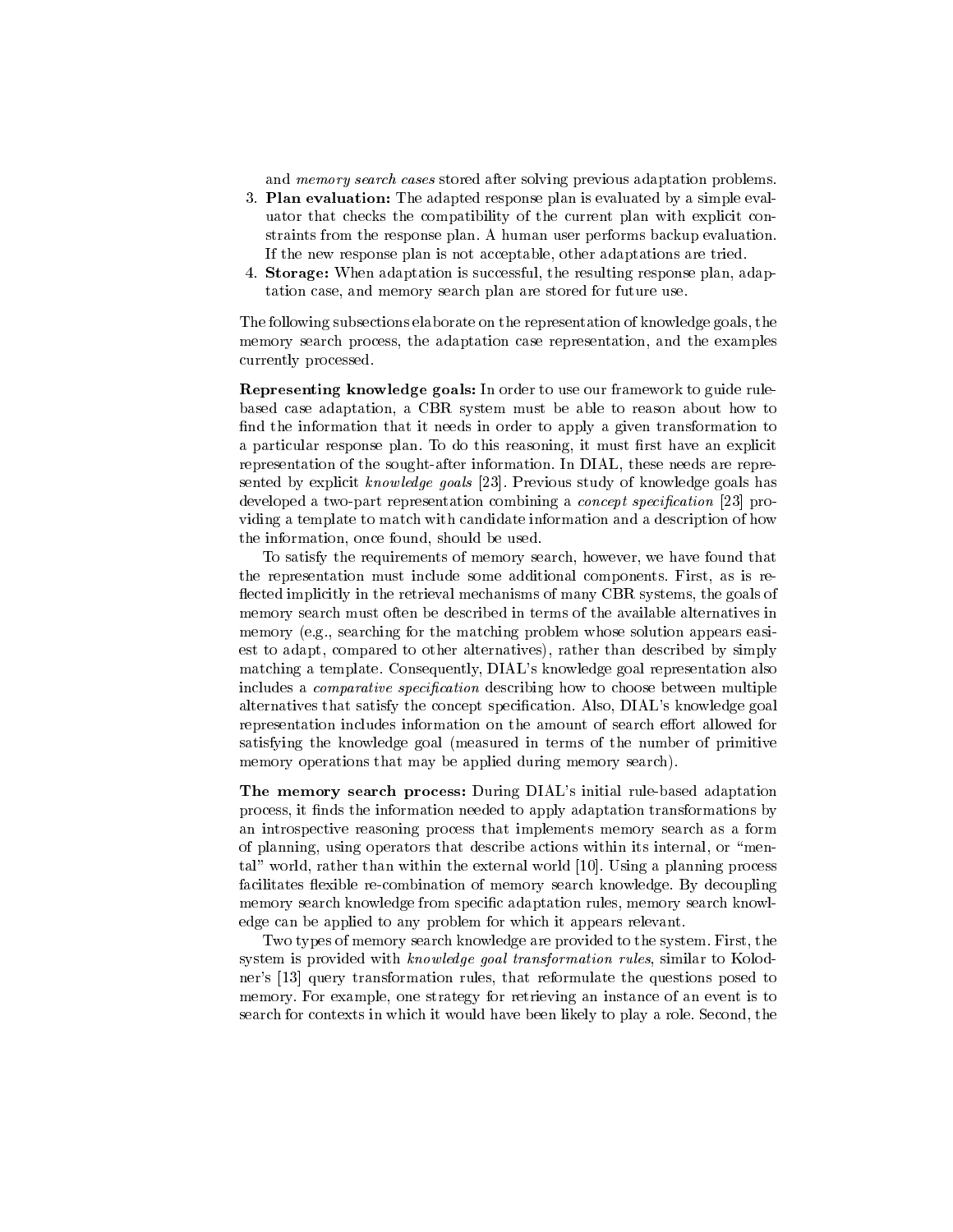system is provided with a suite of domain-independent memory search strategies that depend on \weak methods" of memory search (e.g., ascending and descending abstraction hierarchies to find related nodes). DIAL currently includes six of these strategies. All strategies are defined in terms of a substrate of seven primitive memory access operations (e.g., to extract the "parent" of a node).

The results of the memory search process are filtered by constraints from the particular adaptation problem. The result is a relatively unguided initial search for information, but traces of this process are saved as memory search cases and made accessible for use during future memory search. These cases provide more precise guidance for memory search in similar future situations. In this model, cases are acquired solely by reasoning from scratch, which may require considerable processing effort. However, as will be discussed in a later section, we have also begun to investigate how this view of adaptation can be used to facilitate interactive acquisition of adaptation knowledge.

DIAL's memory search mechanism uses a reactive planning framework, inspired by the RAPS system [7], to interleave planning with execution and respond to problems during memory search (e.g., that needed intermediate information cannot be found). In this process, DIAL's rule-based adapter accepts a knowledge goal and chooses a strategy or stored memory search case indexed by the knowledge goal. In the course of processing, a strategy may transform the current knowledge goal or may generate sub-knowledge-goals, also to be satised by the planning process. Throughout the memory search process, the adapter maintains a reasoning trace of the operators it applies. That trace is packaged with the search result, as a memory search case, and stored for future use.

Representing and organizing cases learned from adaptation episodes: DIAL's *memory search cases* package the initial knowledge goal, a trace of knowledge-goal transformations and other memory search operations involved in the search process, a record of the search outcome (failure or success), the cost of the search in terms of primitive memory operations performed, and the information found. Memory search cases are indexed under the knowledge goals that they satisfy, and can suggest search operations to attempt in the future; they also have the potential to be used to warn of previous search failures. Memory search cases are accessible to the knowledge planning process for memory search, augmenting the initial library of built-in operators. For future searches, successful search cases that match the largest subset of the current knowledge goals are re-used. When the result of the stored search case does not satisfy current constraints, the search is continued by local search.

DIAL also packages adaptation cases, which include both the transformation used for the adaptation and pointers to memory search cases used to search for information to apply the transformation. These provide more specific guidance about how to adapt cases to repair particular types of problems.

Examples processed: DIAL's initial case library currently contains two disaster response plans, a response plan for the previously-described air quality disaster at A & D Manufacturing and a response plan for an industrial chemical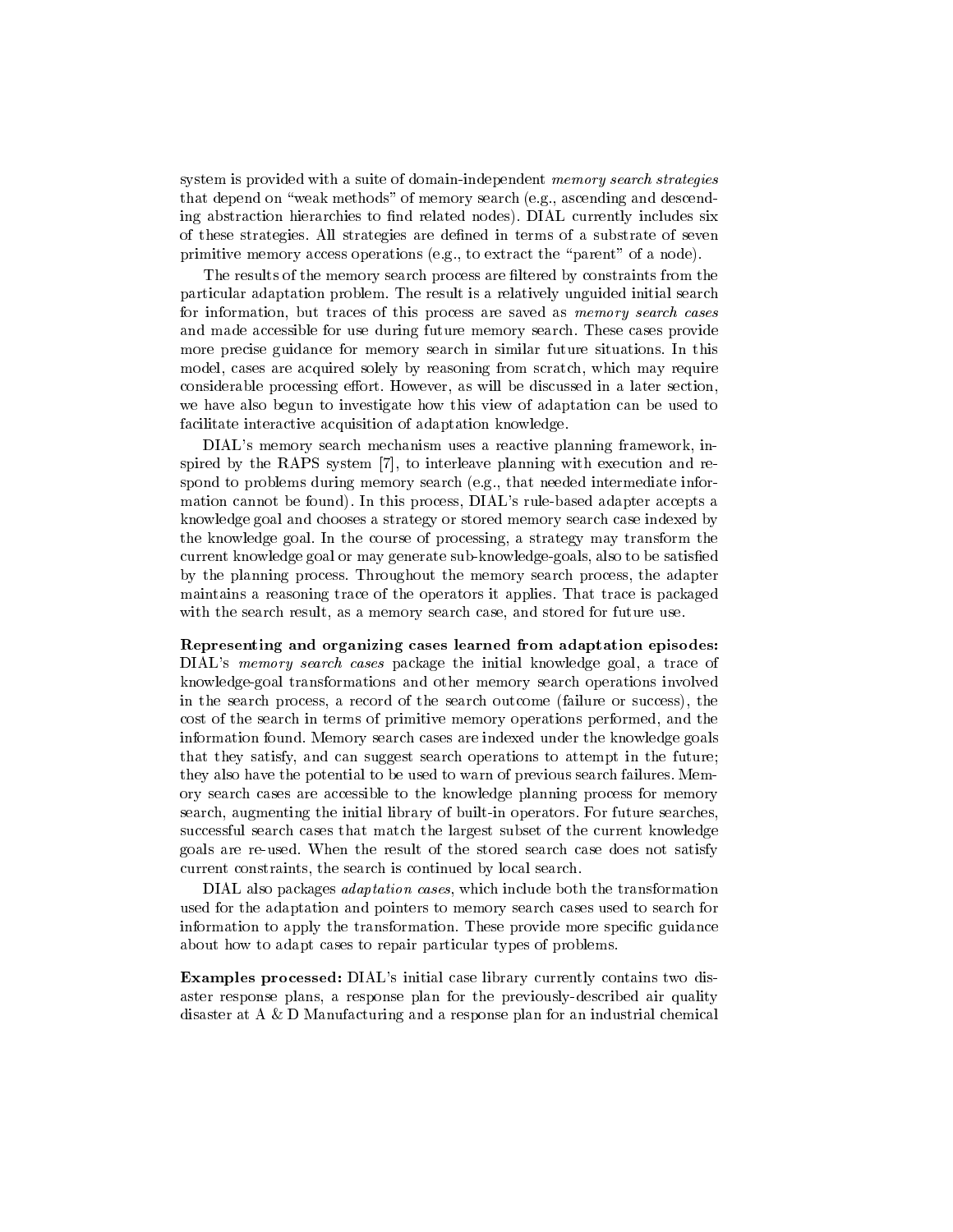spill. The system has been tested on four different stories exercising different parts of its adaptation mechanisms. The first concerns the indoor air quality problem at Beaver Meadow school, for which DIAL retrieves the A & D disaster response plan. (Like the stories processed, stored response plans are based on episodes from the INvironment newsletter.) The A & D disaster response plan includes many steps applicable to the new situation, providing the basis for a response to the school air quality problem. However, as previously described, one of the steps in the response plan for the air quality problem at  $A \& D$  manufacturing does not apply: notifying the union of the victims. Because schoolchildren do not have unions, the notication step of the previous response plan must be adapted to apply to the schoolchildren. Many adaptations are possible, but a common suggestion from human readers is that the step involving notifying the union should be adapted into a step notifying the children's parents.

When DIAL is run on this example, no adaptations have yet been learned, so the program uses its rule-based adaptation process to perform the adaptation. It first selects a substitution transformation. (In DIAL, candidate transformations for repairing problems in retrieved cases are indexed directly under categories of problem types. For a description of possible problem types, see Leake, 1992.) In this case, the "role/filler mismatch" problem of the schoolchildren belonging to a union may be resolved by either of two substitutions: substituting a new filler (notifying someone else's union) or substituting a different concept in which the children play a similar role (notifying another group relevant to the children). To determine appropriate substitutions, the system must hypothesize the factors that were important in the relationship between workers and their union in the A & D manufacturing problem. Possible constraints can be obtained by examining alternative "views" of the relationship between the union and the workers in the original episode [31], based on the relationships represented in the system's memory. In DIAL's memory, one view of union membership involves the member being represented, suggesting searching for representatives of the children. This search yields "parents" as one possibility. (Other possibilities, like "student government" are also hypothesized but rejected during evaluation.) By storing the successful choices according to internal and external feedback, the system builds up information beyond the information in its initial world model about which adaptations to favor for particular adaptation problems.

A second example involves an air quality problem on amilitary base. The A & D manufacturing episode is the most similar in memory, but again the step of notifying the union fails to apply, this time because soldiers do not have unions. DIAL retrieves the previously-learned adaptation but finds that it too fails to apply: Notifying the soldier's parents is rejected by the user. Consequently, it applies a very simple adaptation to the adaptation case, discarding the final step in the memory search plan from the adaptation case and adding local search. In particular, it preserves that the representation relationship was important in the previous situation, and searches for representatives of soldiers. Using this guidance, it searches memory for representatives of soldiers and finds "commanding officers" as a possible group to notify.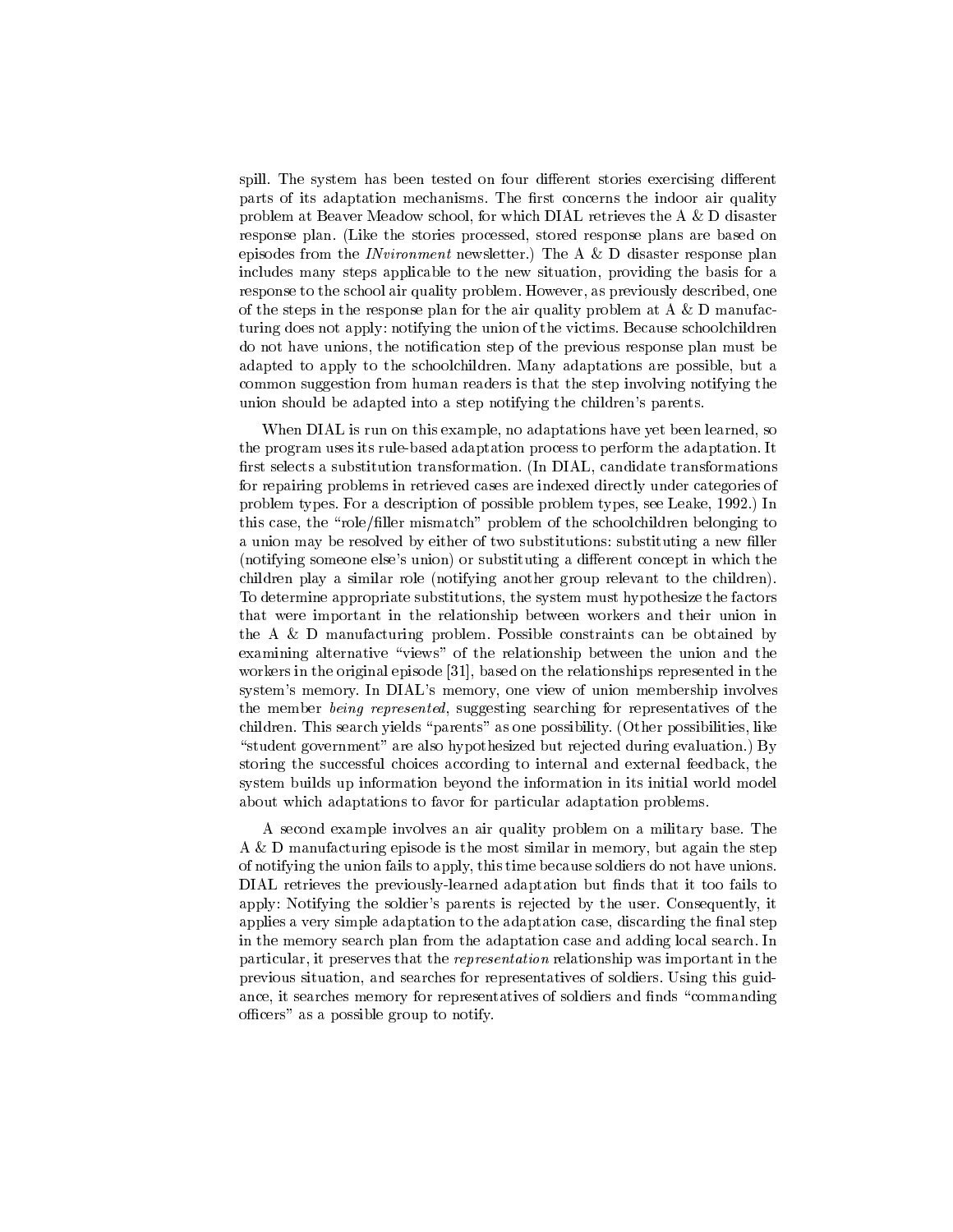Two additional examples involve another disaster at a school, to which the Beaver Meadow school response plan is reapplied in a straightforward way without adaptation, and the story of a chemical spill episode at a school. The chemical spill example illustrates the importance of learning new adaptations during CBR, instead of only learning new cases as traditionally done in CBR systems. For the chemical spill example, DIAL retrieves the previous chemical spill example as the most similar case, which is reasonable in light of the shared steps involved in cleaning up chemical spills—the response plan learned from the Beaver Meadow air quality problem is not the most similar response plan. However, the adaptation learned from processing the Beaver Meadow story is still useful: DIAL uses the adaptation learned from the Beaver Meadow school example to adapt the response to the previous chemical spill (which also involves notifying the workers' union) by substituting the students' parents. This demonstrates the value of decoupling case learning from adaptation learning: learning both new adaptation cases and new problem-solving cases increases the effectiveness of a CBR system in responding to new problems.

### 4 Lessons Learned and Open Issues

The conclusions drawn from the project to date include a number of points discussed in the previous sections: the usefulness of decomposing adaptation knowledge into two semi-independent parts, abstract transformations and memory search knowledge; the appropriateness of CBR; rather than explanation-based learning, as the mechanism for learning the needed memory search information; the need for a richer notion of knowledge goals than in previous research; and the usefulness of a reactive model of memory search planning in order to use incremental results of the search to guide further decisions.

Learning new strategies for adapting cases also has interesting ramications for similarity assessment. In current CBR systems, similarity assessment is generally based on fixed criteria. However, as a CBR system learns how to adapt cases to deal with new types of problems, the similarity metric should be adjusted to reflect that (thanks to the adaptation learning), those problems are no longer as great an impediment to applying the case. Consequently, one area for further study is how best to make the similarity assessment process reflect the changing state of system adaptation knowledge.

We are now addressing a number of open questions. One of these is the level of granularity to be used for memory search cases. At present, memory search cases package entire memory search plans, but is possible that making subparts of the search plans available, as in Redmond's  $[24]$  *snippets*, would be beneficial.

Another question being studied is the effectiveness of the planful memory search process. To give an indication of the value of the knowledge planning framework for memory search, the current examples have been processed both using the planful process and using the simple *local search* strategy used by a number of CBR systems to find substitutions  $[15]$ . In this comparison, the knowledge planning method resulted in an order of magnitude savings in the number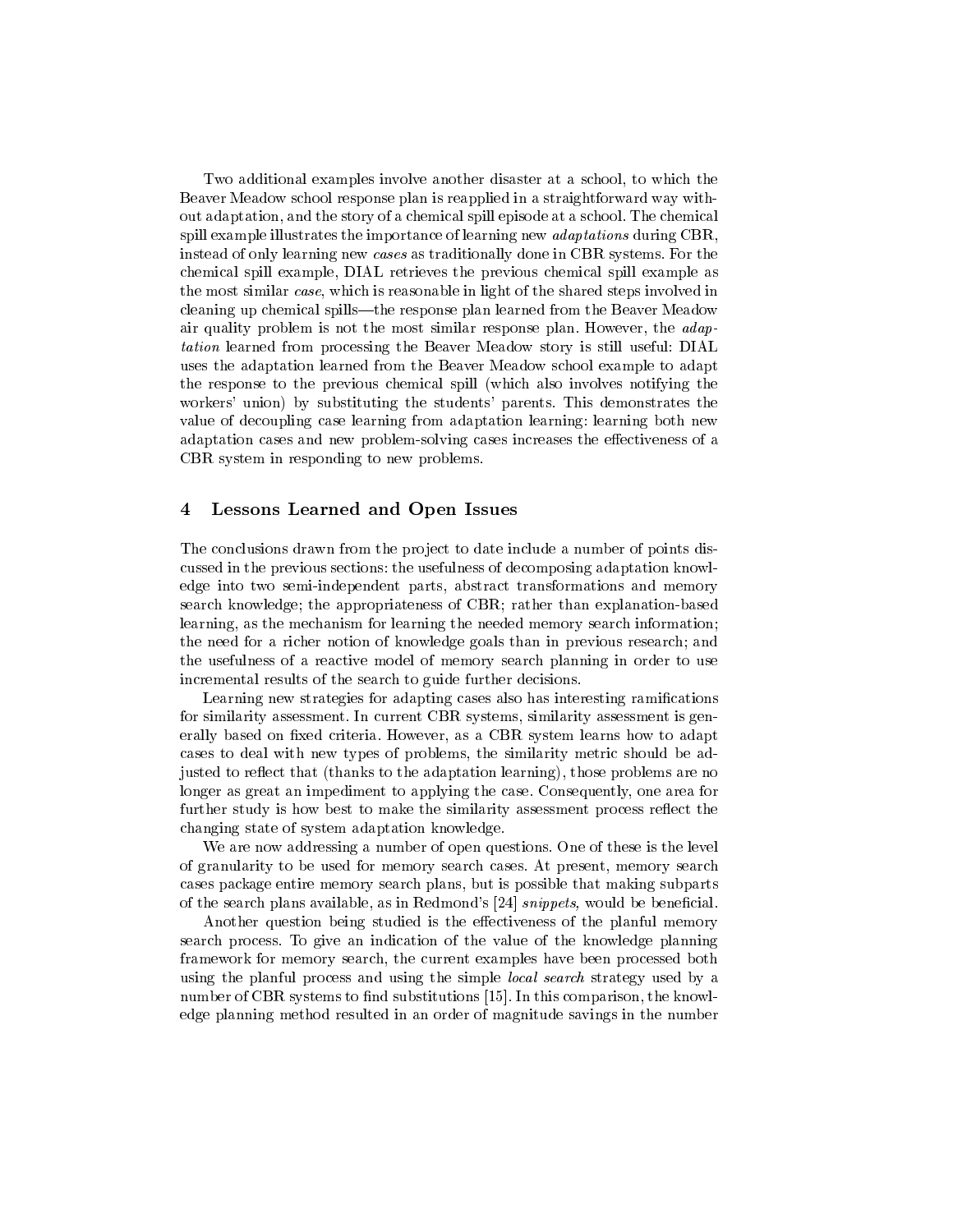of primitive memory operations performed. This improvement is encouraging, although at this point it cannot be taken too seriously because of the limited set of examples used. Likewise, not enough examples are yet implemented to have reliable data on the tradeoffs between memory search by knowledge planning and CBR. We are now extending the system with the aim of performing additional tests. In particular, an important tradeoff to investigate is the utility problem [21] for learned adaptation knowledge: the danger that processing overhead due to the proliferation of adaptation cases and memory search cases will counterbalance the benefits of the additional guidance that they provide.

A final question involves the potential to apply this view of case adaptation to alternative methods for acquiring case adaptation knowledge. DIAL models the transition from adaptation by using unguided general rules to adaptation by using specic adaptation cases, by storing results of successful rule-based adaptation. With its method, the initial rule-based adaptation phase may be quite expensive. An alternative method for acquiring adaptation cases is to use its view of adaptation—as transformations plus memory search—as a basis for an interface to facilitate direct acquisition of adaptation cases from a human user. Such an interface could enable a user to suggest transformations and search strategies from a vocabulary of alternatives. We have begun to investigate this approach, both for its own potential and as a means of more rapidly acquiring a set of adaptation cases to test and refine DIAL's case-based adaptation process.

## 5 Relationship to Other Approaches

Memory search: Although many sophisticated memory search schemes have been developed in CBR research, they are normally driven by opaque procedures, rather than being accessible to explicit reasoning and learning. Our research follows an alternative course, developing explicit models of the memory search process to increase the flexibility and effectiveness of memory search, in the spirit of [13, 25], and to make it accessible to learning, as in [6, 12].

Case adaptation: Some previous systems are able to learn knowledge useful for guiding adaptation. For example, although CHEF [8] has a static library of domain-independent plan repair strategies, it augments that library with learned ingredient critics that suggest adaptations appropriate to particular ingredients. Likewise, PERSUADER [29] uses a combination of heuristics and case-based reasoning to guide adaptation, searching memory for similar prior adaptations to apply. In these systems, however, the adaptation information learned is quite domain and task specific, while memory search cases have more flexibility. The use of CBR for case adaptation has also been advocated by Berger [3], in the context of storing and re-using an expert's adaptations. An alternative approach to the case adaptation problem is touse derivational analogy, deriving a new solution by re-applying a prior solution process to new circumstances, rather than directly adapting the old solution itself [30].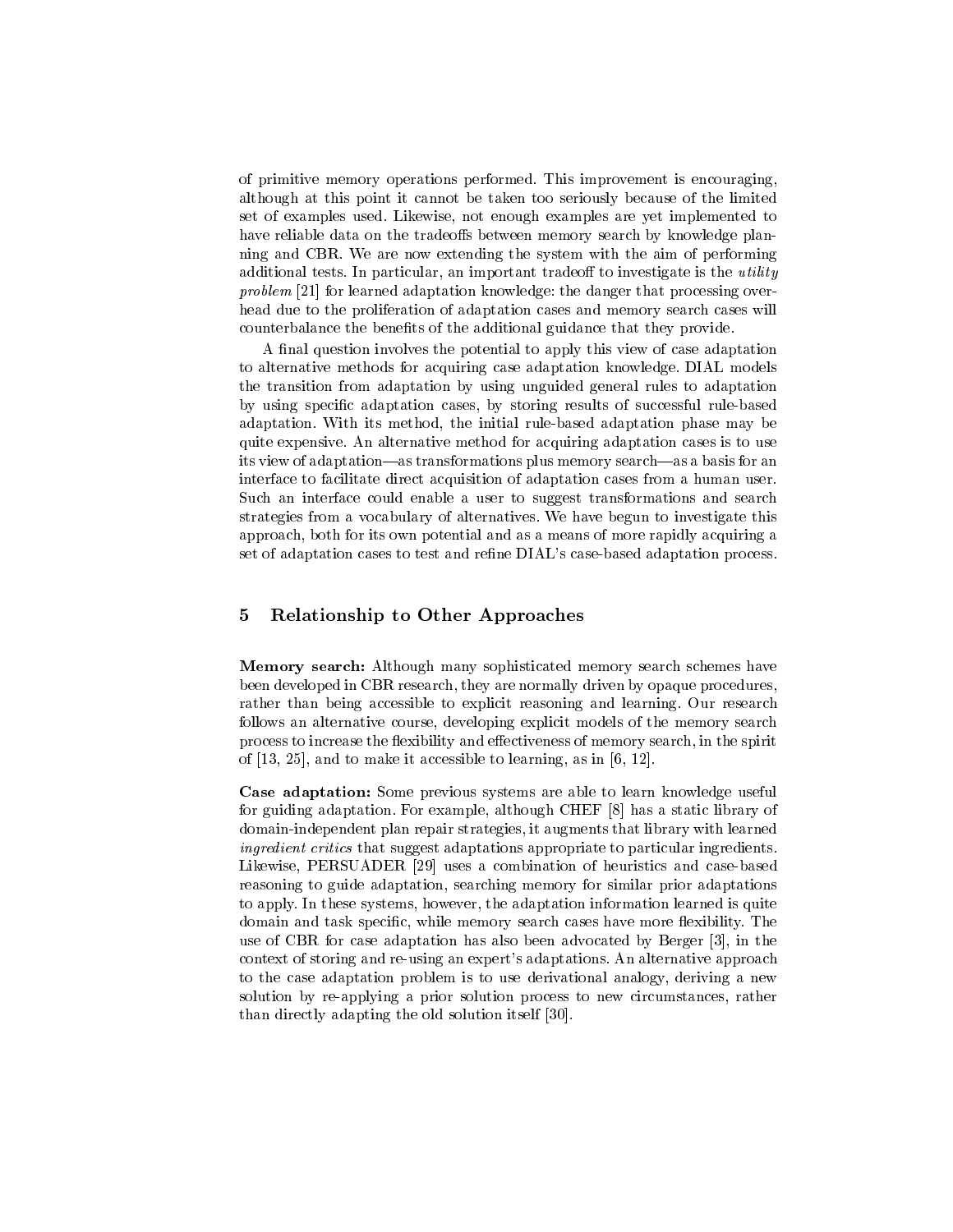#### **Conclusions** 6

Automatic case adaptation is necessary to enable CBR systems to function autonomously and to serve naive as well as expert users. However, knowledge acquisition problems for the rule-based adaptation methods used in many CBR systems have proven a serious impediment to developing CBR applications that perform their own adaptation.

We have described a framework for characterizing adaptation knowledge in terms of transformations and information search, have discussed how that frame work is being used as the basis for a model of automatic learning of case adaptation knowledge, and have sketched an initial implementation of that model.

The model combines reasoning from scratch and case-based reasoning to build up expertise at case adaptation. The aim of this approach is to enable CBR systems to make the transition from adaptation guided by general rules (which may be unreliable and expensive to apply) to adaptation guided by adaptation cases that reflect specific case adaptation experience. Thus our method is a way for CBR systems to learn to become more effective at applying their existing cases to new situations.

#### References

- 1. Dean Allemang. Review of the first European workshop on case based reasoning EWCBR-93. Case-Based Reasoning Newsletter, 2(3), 1993. Electronic newsletter, special interest group AK-CBR, German Society for Computer Science.
- 2. R. Barletta. A hybrid indexing and retrieval strategy for advisory CBR systems built with ReMind. In Proceedings of the Second European Workshop on Case-Based Reasoning, pages 49-58, Chantilly, France, 1994.
- 3. J. Berger. Using past repair episodes. Unpublished manuscript, August 1995.
- 4. J. Berger and K. Hammond. ROENTGEN: a memory-based approach to radiation therapy treatment. In R. Bareiss, editor, Proceedings of the Case-Based Reasoning  $Workshop$ , pages 203–214, San Mateo, 1991. DARPA, Morgan Kaufmann, Inc.
- 5. J. Carbonell. Learning by analogy: Formulating and generalizing plans from past experience. In R. Michalski, J. Carbonell, and T. Mitchell, editors, Machine Learning: An Artificial Intelligence Approach. Morgan Kaufmann, San Mateo, CA, 1983.
- 6. M. Cox. Machines that forget: Learning from retrieval failure of mis-indexed explanations. In Proceedings of the Sixteenth Annual Conference of the Cognitive  $Science Society$ , pages 225-230, Atlanta, GA, 1994.
- 7. R.J. Firby. Adaptive Execution in Complex Dynamic Worlds. PhD thesis, Yale University, 1989. Computer Science Department TR 672.
- 8. K. Hammond. Case-Based Planning: Viewing Planning as a Memory Task. Academic Press, San Diego, 1989.
- 9. T. Hinrichs. Problem Solving in Open Worlds: A Case Study in Design. Lawrence Erlbaum Associates, Hillsdale, NJ, 1992.
- 10. L. Hunter. Planning to learn. In Proceedings of the Twelfth Annual Conference of the Cognitive Science Society, pages 261-268, Cambridge, MA, July 1990. Cognitive Science Society.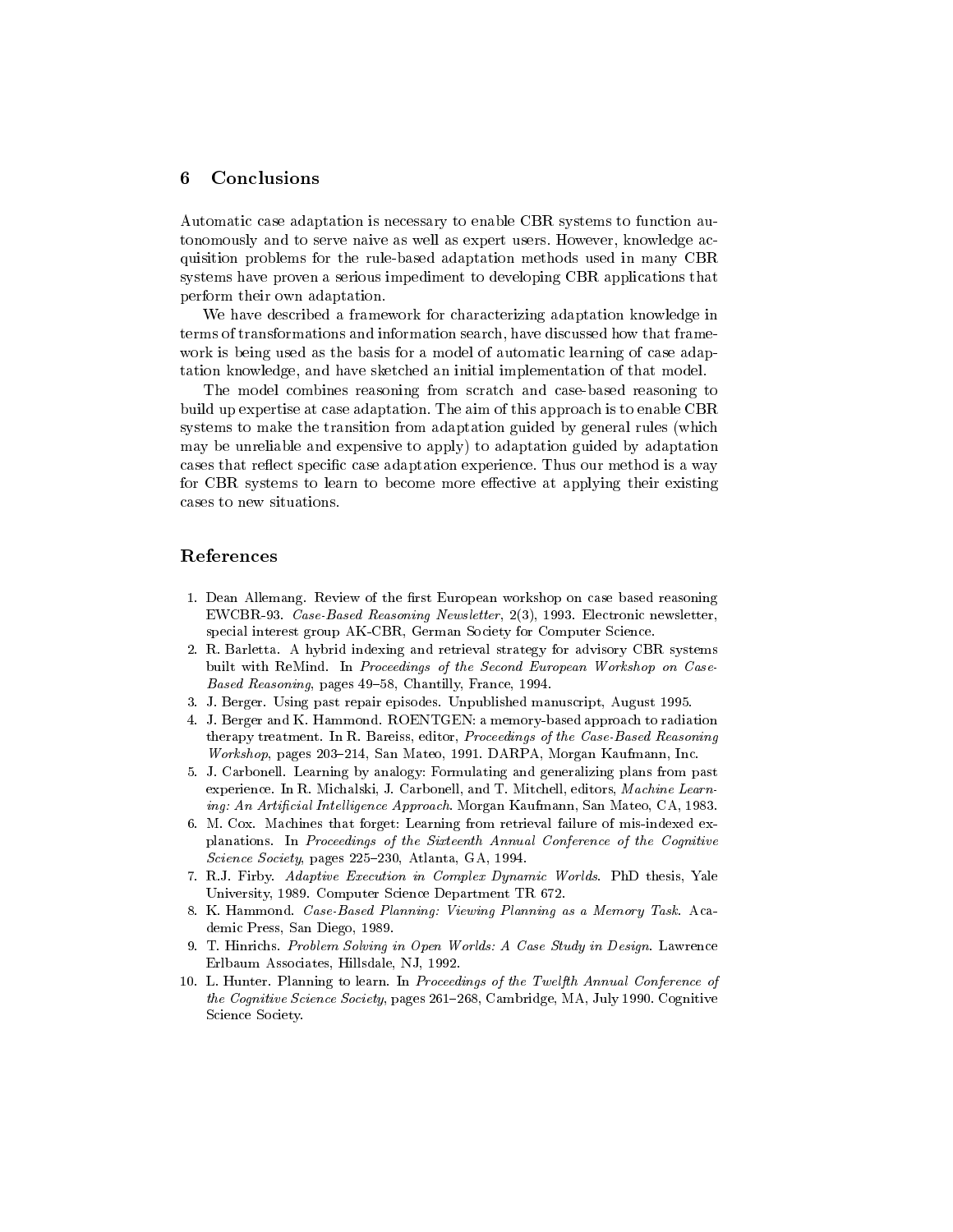- 11. A. Kass. Tweaker: Adapting old explanations to new situations. In R.C. Schank, C. Riesbeck, and A. Kass, editors, *Inside Case-Based Explanation*, chapter 8, pages 263{295. Lawrence Erlbaum Associates, 1994.
- 12. A. Kennedy. Using a domain-independent introspection mechanism to improve memory search. In Proceedings of the 1995 AAAI Spring Symposium on Representing Mental States and Mechanisms, Stanford, CA, March 1995. AAAI.
- 13. J. Kolodner. Retrieval and Organizational Strategies in Conceptual Memory. Lawrence Erlbaum Associates, Hillsdale, NJ, 1984.
- 14. J. Kolodner. Improving human decision making through case-based decision aiding. The AI Magazine,  $12(2):52{-}68$ , Summer 1991.
- 15. J. Kolodner. Case-Based Reasoning. Morgan Kaufmann, San Mateo, CA, 1993.
- 16. D. Leake. Evaluating Explanations: A Content Theory. Lawrence Erlbaum Associates, Hillsdale, NJ, 1992.
- 17. D. Leake. Towards a computer model of memory search strategy learning. In Proceedings of the Sixteenth Annual Conference of the Cognitive Science Society, pages 549-554, Atlanta, GA, 1994.
- 18. D. Leake. Workshop report: The AAAI-93 workshop on case-based reasoning. The AI Magazine,  $15(1):63{-}64$ , 1994.
- 19. D. Leake. Combining rules and cases to learn case adaptation. In Proceedings of the Seventeenth Annual Conference of the Cognitive Science Society, Pittsburgh, PA, 1995. In press.
- 20. D. Leake. Representing self-knowledge for introspection about memory search. In Proceedings of the 1995 AAAI Spring Symposium on Representing Mental States and Mechanisms, pages 84-88, Stanford, CA, March 1995. AAAI.
- 21. S. Minton. Learning Search Control Know ledge: An Explanation-Based Approach. Kluwer Academic Publishers, Boston, 1988.
- 22. T. Mitchell, R. Keller, and S. Kedar-Cabelli. Explanation-based generalization: A unifying view. Machine Learning,  $1(1):47-80$ , 1986.
- 23. Ashwin Ram. AQUA: Asking questions and understanding answers. In Proceedings of the Sixth Annual National Conference on Artificial Intelligence, pages  $312-316$ , Seattle, WA, July 1987. Morgan Kaufmann Publishers, Inc.
- 24. M. Redmond. Learning by Observing and Understanding Expert Problem Solving. PhD thesis, College of Computing, Georgia Institute of Technology, 1992. Technical report GIT-CC-92/43.
- 25. E. Rissland, D. Skalak, and M.T. Friedman. Heuristic harvesting of information for case-based argument. In Proceedings of the Twelfth National Conference on Artificial Intelligence, pages 36-43, Seattle, WA, July 1994. AAAI.
- 26. Uriel Rosenthal, Michael Charles, and Paul Hart, editors. Coping with crises: The  $m$  anagement of disasters, riots, and terrorism. C.C. Thomas, Springfield, IL, 1989.
- 27. R.C. Schank. Dynamic Memory: A Theory of Learning in Computers and People. Cambridge University Press, Cambridge, England, 1982.
- 28. A. Segre. On the operationality/generality tradeoff in explanation-based learning. In Proceedings of the Tenth International Joint Conference on Artificial Intelligence, Milan, Italy, August 1987. IJCAI.
- 29. K. Sycara. Using case-based reasoning for plan adaptation and repair. In J. Kolodner, editor, Proceedings of the Case-Based Reasoning Workshop, pages 425{434, Palo Alto, 1988. DARPA, Morgan Kaufmann, Inc.
- 30. M. Veloso. Planning and Learning by Analogical Reasoning. Springer Verlag, Berlin, 1994.